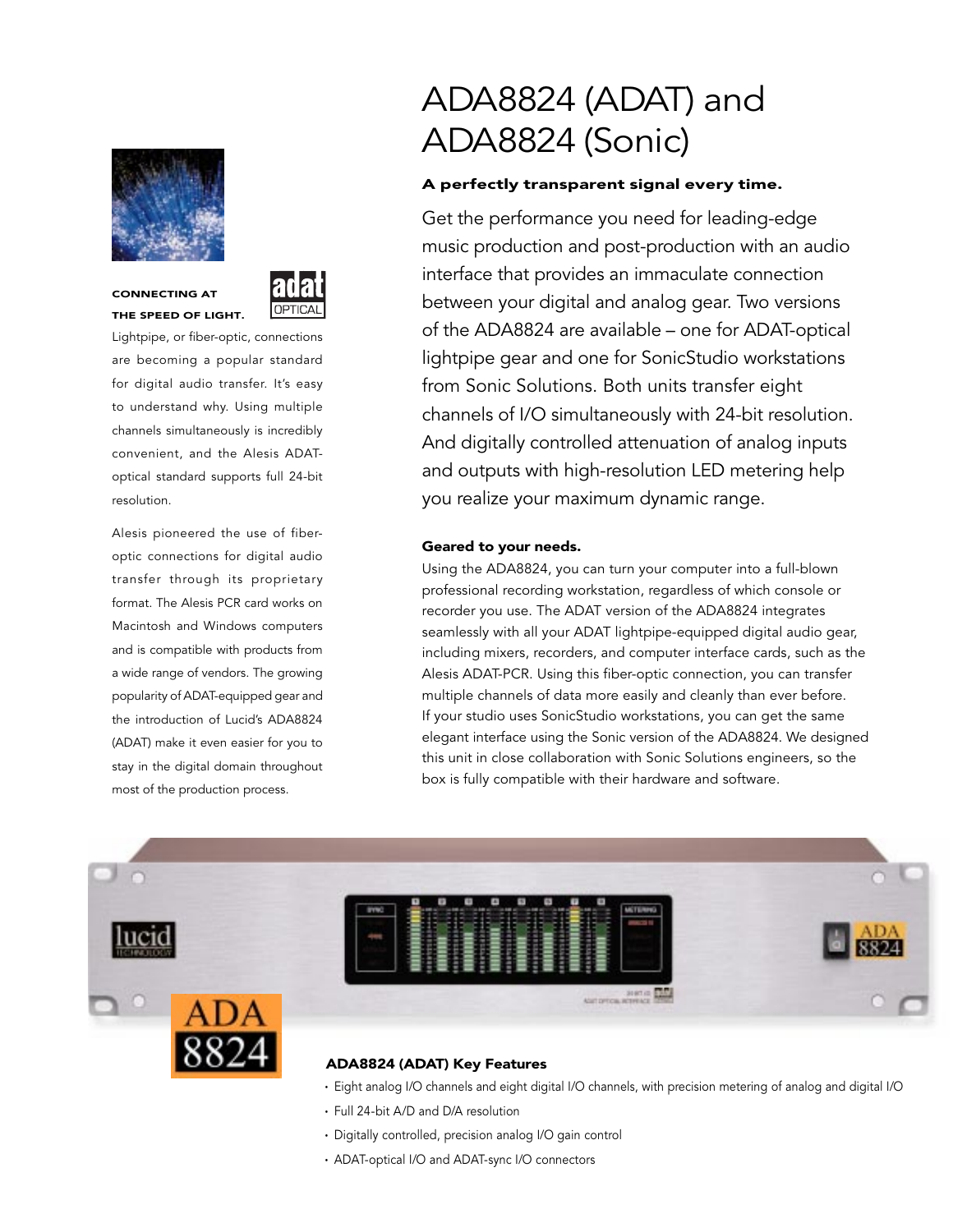## **ADA8824 CAPABILITIES**

## **Multiple channels for maximum flexibility.**

The ADA8824 provides eight channels of 24-bit A/D and D/A conversion, eight channels of AES/EBU I/O, and two channels of S/PDIF I/O. If you want more than eight channels of digital and analog I/O and you have the required software and computer speed, simply add more ADA8824s.

## **Far-ranging dynamics.**

The ADA8824's 24-bit resolution provides the utmost in quality and clarity. Its over-sampling 24-bit A/D technology produces 113dBu (A-weighted) of dynamic range, providing the sonic detail required by leading producers and engineers.

#### **Remote control.**

The ADA8824 is the only product of its kind featuring digitally controlled analog attenuators on both inputs and outputs, so you can adjust operating levels from your computer screen via a

graphical user interface. In addition, fifteen segment LED meters on the front panel of the ADA8824 provide multi-color level displays of analog and digital inputs and outputs.

## **Flexible sync options.**

Your internal A/D sample rate can be set at either 48kHz or 44.1kHz. The ADA8824 can also be locked to an external AES reference signal or Word Clock. For D/A conversion, the ADA8824's circuitry automatically locks to the sample rate of the incoming digital bit stream.

## **Use your connections.**

The ADA8824's balanced connectors provide the immunity to RFI that professionals demand. The analog and AES/EBU connections both use XLRs, and there are two USP ports for use with Sonic Solutions-compatible hardware. In addition, you can drive analog inputs of any impedance using the balanced XLR output jacks.



## **A VITAL PART OF YOUR SONICSTUDIO SYSTEM.**

The ADA8824 is a required component of SonicStudio digital audio workstations using the SonicStudio 16•24 card.

These workstations are the product of choice for major recording labels, mastering studios, and CD plants around the world. Their unique combination of sound quality, precision, and



productivity makes it easy for you to achieve exceptional, distinctive sound.

The ADA8824 is compatible with SonicStudio software accessories and add-on application modules, such as Studio Suite, CD Mastering Suite, Audio Post Suite, and NoNOISE® Production Suite.





- **·** Eight analog I/O channels and eight digital I/O channels, with precision metering of analog and digital I/O
- **·** Full 24-bit A/D and D/A resolution
- **·** Digitally controlled, precision analog I/O gain control
- **·** Works with Sonic Solutions digital audio workstations using the SonicStudio 16•24 card